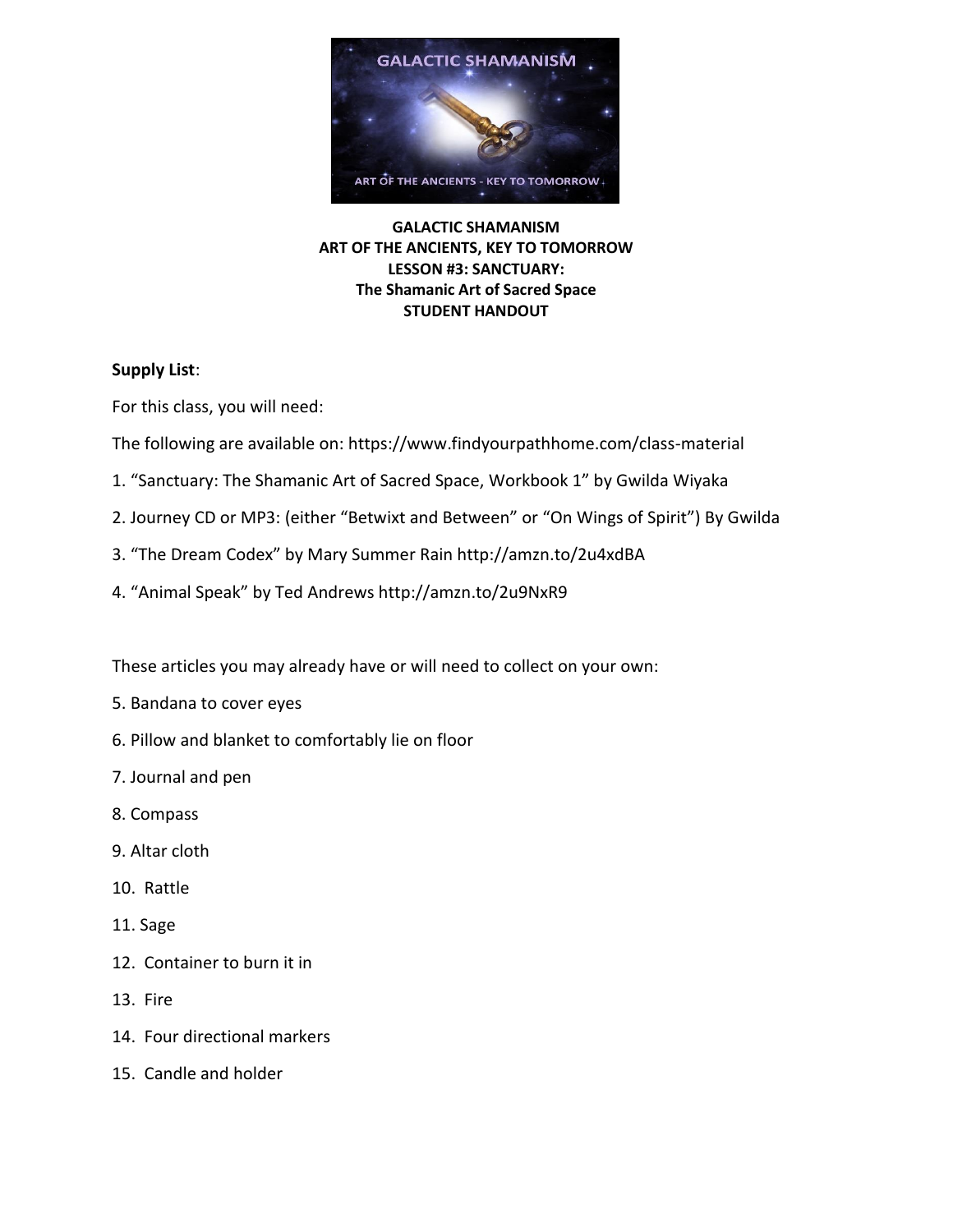#### 16. Earthen bowl and water

#### **To set your altar:**

1) Smudge; yourself, all the participants, the room, and all the articles to be used.

2) Using your compass, align the altar cloth with the directions.

If your altar cloth has a directional pattern, place north at the top.

3) Starting in the east and working clockwise, place each directional stone or article, in the

corresponding direction; east (yellow), south (red), west (black), and north (white).

4) Place the candle, and candle holder, in the center.

5) Put water into the bowl. And place it in the north west corner of your altar cloth.

# **Activating the Altar:**

The Altar is activated using prayer. Start in the East, and work clockwise to South, West, and North, shaking your rattle, and evoking each direction:

## **Prayers:**

Call in the corresponding direction, with the following prayers:

## **Prayer to the East:**

Facing east shake your rattle and call:

Spirit of the East, please join us, sister. Land of dawn, springtime, innocence, childhood, of the element earth, and budding things.

Please fill us and this space, with your gifts and powers, that we may share the wisdom of the shamanic way, to best serve all concerned.

Spirit of the East, please join us.

## **Prayer to the South:**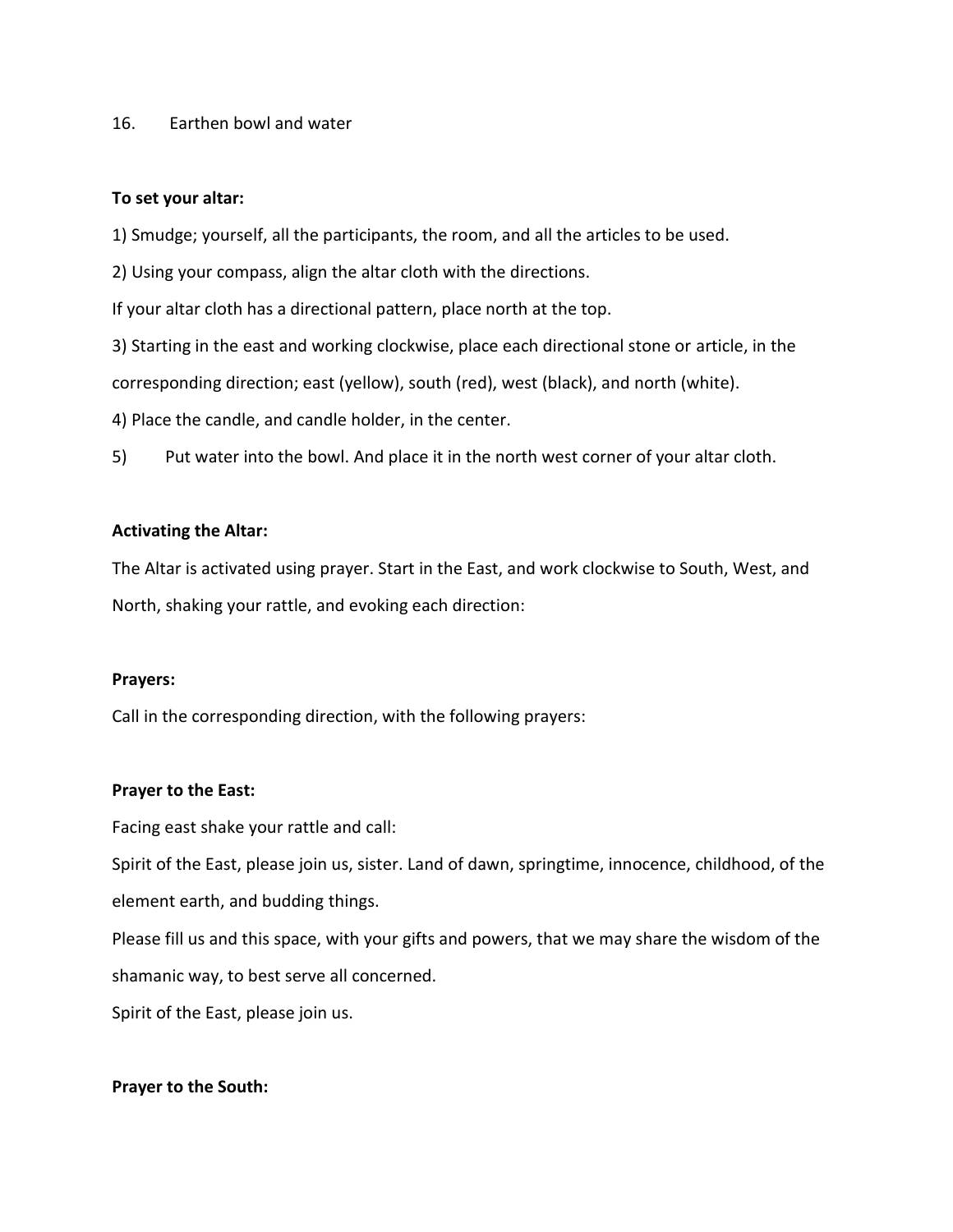Facing South shake your rattle and call:

Spirit of the South, please join us, brother. Land of mid-day, summer, passion, co-creation, of the

element fire, and growing things.

Please fill us and this space, with your gifts and powers, that we may share the wisdom of the shamanic way, to best serve all concerned.

Spirit of the South, please join us.

#### **Prayer to the West:**

Facing west shake your rattle and call:

Spirit of the West, please join us, sister. Land of sunset, fall, discernment, inward turning, of the element water, and harvest.

Please fill us and this space, with your gifts and powers, that we may share the wisdom of the shamanic way, to best serve all concerned.

Spirit of the West, please join us.

#### **Prayer to the North:**

Facing north shake your rattle and call:

Spirit of the North, please join us, brother. Land of darkness, winter, the ancestors and elders, of

wisdom and gratitude, of the element air, and transmutation.

Please fill us and this space, with your gifts and powers, that we may share the wisdom of the shamanic way, to best serve all concerned.

Spirit of the North, please join us.

## **Prayer to the Earth:**

Looking down shake your rattle and call:

Spirit of the Earth, please join us, blessed lady, mother of my body, planet of my birth, Gaia,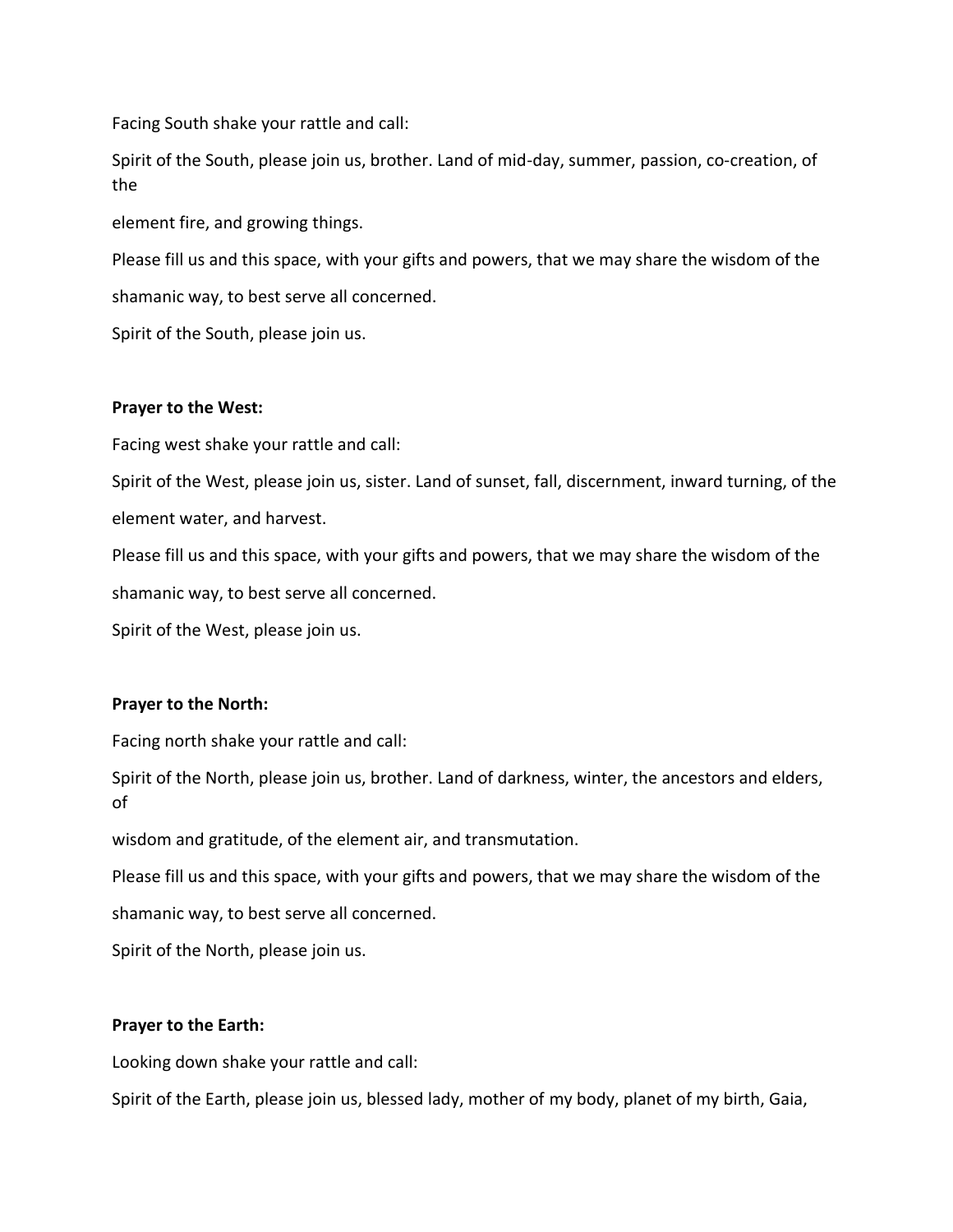land of nurturance, and the feminine.

Please fill us and this space, with your gifts and powers, that we may share the wisdom of the shamanic way, to best serve all concerned. Spirit of the Earth, please join us.

### **Prayer to the Sky:**

Look to the sky shake your rattle and call:

Spirit of the Sky, please join us, land of the Star Nations, father of all living things, source of guidance.

Please fill us and this space, with your gifts and powers, that we may share the wisdom of the shamanic way, to best serve all concerned.

Spirit of the Sky, please join us.

#### **Prayer to Heart:**

Place your hand over your heart, shake your rattle and call:

Spirit of Heart, please join us, land of unity, unconditional love, neutrality, and balance.

Please fill us and this space, with your gifts and powers, that we may share the wisdom of the

shamanic way, to best serve all concerned.

Spirit of heart, please join us.

# **Activation:**

Light the candle and state:

"It has begun."

## **Test for Certificate of Completion**

Now that you have taken the first class in the Galactic Shamanism Series, you can choose to take the test for completion and send the filled-out word doc to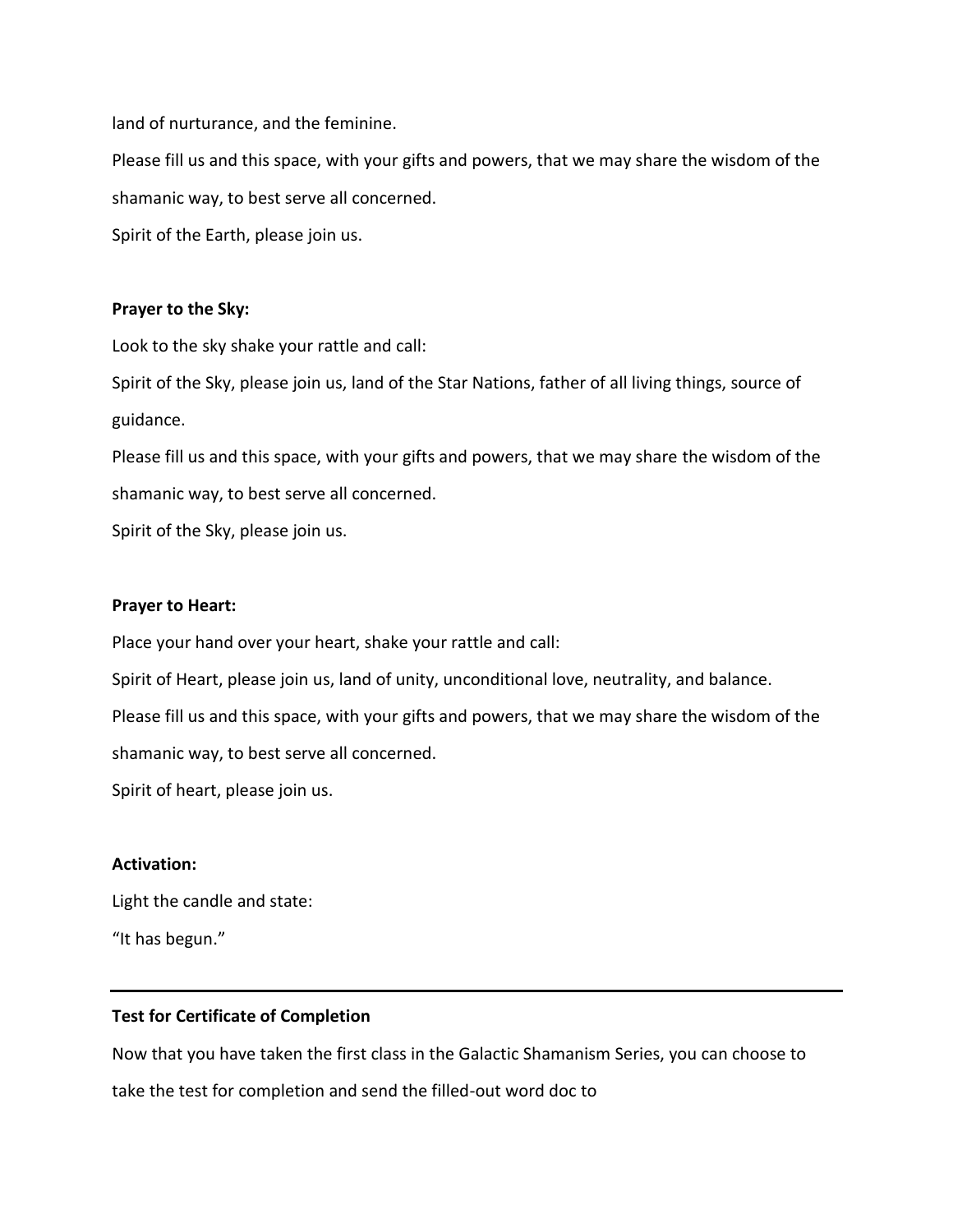touchin@findyourpathhome.com. Once a passing grade has been determined by a Path Home Certified Shamanic Instructor, you will be sent a certificate of completion for Class 1: The Medicine Wheel.

### **Further Studies**

I sincerely hope you greatly benefit from these teachings, and that they support you and your loved ones during these times of rapid change.

The Galactic Shamanism: Art of the Ancients, Key to tomorrow: Of Earth series has six lessons. The information builds upon itself, so it is important to take them in order.

#### **OF EARTH**

Class 1: The Medicine Wheel Class 2: Lower World Shamanic Journey Class 3: Sanctuary: Creating Sacred Space Class 4: Power Animals: The Shamanic Art of Shape Shifting Class 5: Elementals & Faery Folk Class 6: Omenology To be followed by: Galactic Shamanism: Art of the Ancients, Key to tomorrow:

## **OF STARS**

- Lesson 7: Upper World Shamanic Journey
- Lesson 8: Spirit Guides and Angels: Connecting with Your Higher Self & Galactic Beings
- Lesson 9: Life Purpose
- Lesson 10: The Art of Shamanic Ceremony
- Lesson 11: The Dance of Shamanic Power (Chakras and Cauldrons of the Soul)
- Lesson 12: Manifestation